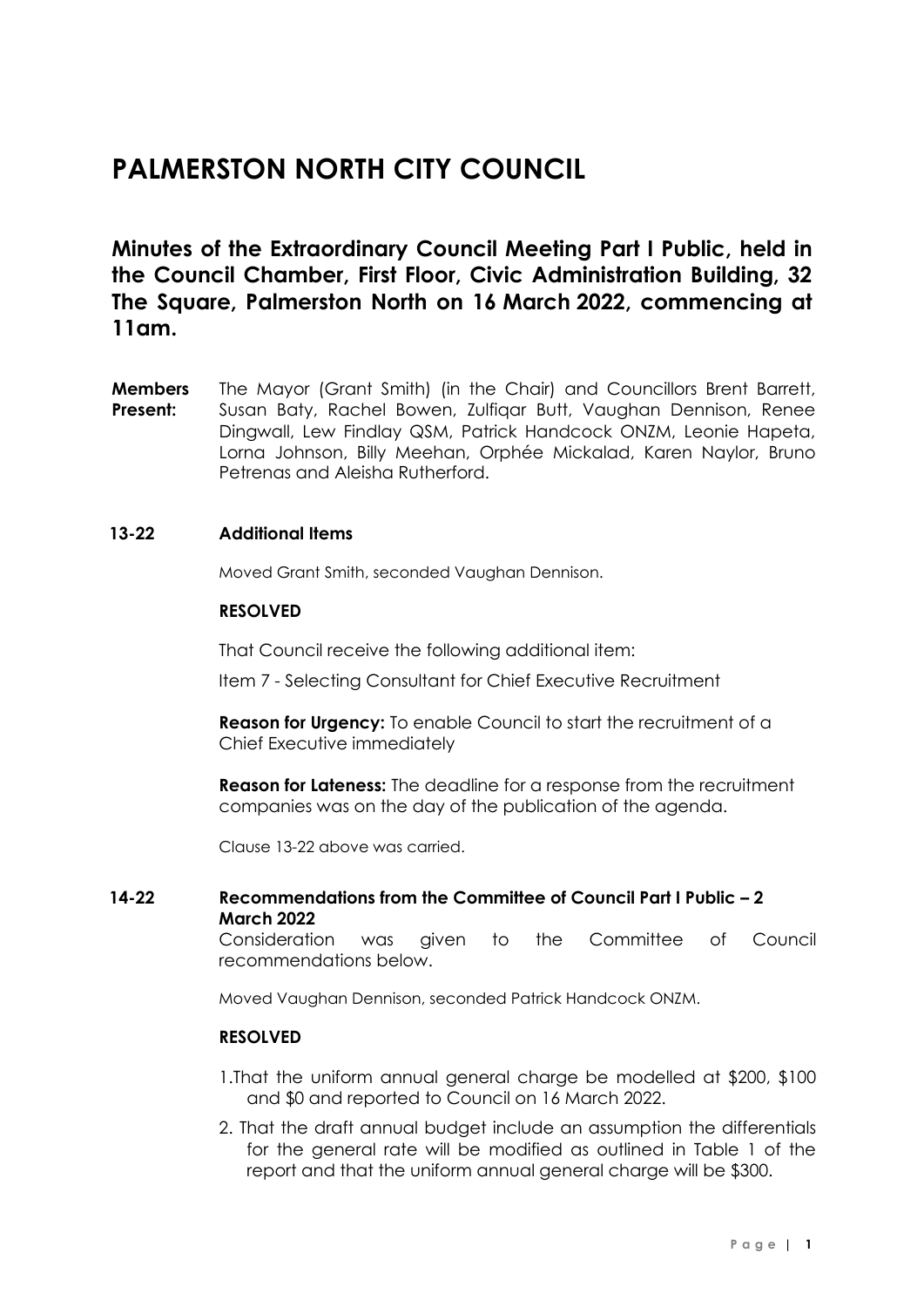Clauses 14-22 above were carried 16 votes to 0, the voting being as follows:

# **For:**

The Mayor (Grant Smith) and Councillors Brent Barrett, Susan Baty, Rachel Bowen, Zulfiqar Butt, Vaughan Dennison, Renee Dingwall, Lew Findlay QSM, Patrick Handcock ONZM, Leonie Hapeta, Lorna Johnson, Billy Meehan, Orphée Mickalad, Karen Naylor, Bruno Petrenas and Aleisha Rutherford.

Moved Vaughan Dennison, seconded Patrick Handcock ONZM.

# **RESOLVED**

**Clause 1- 22:** Annual Budget (Plan) 2022/23 - Adopting Supporting Information and the Consultation Document

- 1. That the Chief Executive incorporate the assumptions regarding carry forwards of capital programmes from the 2021/22 year as detailed in Schedule A in the draft of the 2022/23 Annual Budget.
- 2. That the Chief Executive incorporate the deferrals of capital programmes from 2022/23 to later years as detailed in Schedule B.
- 3. That a budget of \$65,000 be allocated to programme 2129 to undertake a trial of a free rubbish bag a month to low income households.
- 4. That the following proposed new Operational programme is removed from the draft 22/23 Annual Budget, and is included in a list titled: "Considered but not included":
	- Programme 2136 City Marketing Campaigns \$150,000
- 5. That the following proposed Operational programme is removed:
	- Programme 2135 \$21,000 LGNZ Conference
- 6. That an additional budget of \$100,000 is allocated to continue that COVID-19 Relief Fund for 2022/23.
- 7. That the Chief Executive incorporate the variations to operating programmes as detailed in Schedule C in the draft 2022/23 Annual Budget, subject to the resolutions 3 to 6 above.
- 8. That the Chief Executive incorporate the changes to assumptions and operating income and expenses as summarised in Schedule G in the draft of the 2022/23 Annual Budget.
- 9. That the following proposed Capital New programme is added to the draft 22/23 Annual Budget:
	- \$300,000 for on-demand crossing Ferguson/Linton Street.
- 10. That the Chief Executive incorporate the variations to capital renewal programmes as detailed in Schedule D in the draft of the 2022/23 Annual Budget.
- 11. That the Chief Executive incorporate the variations to capital new programmes as detailed in Schedule E in the draft of the 2022/23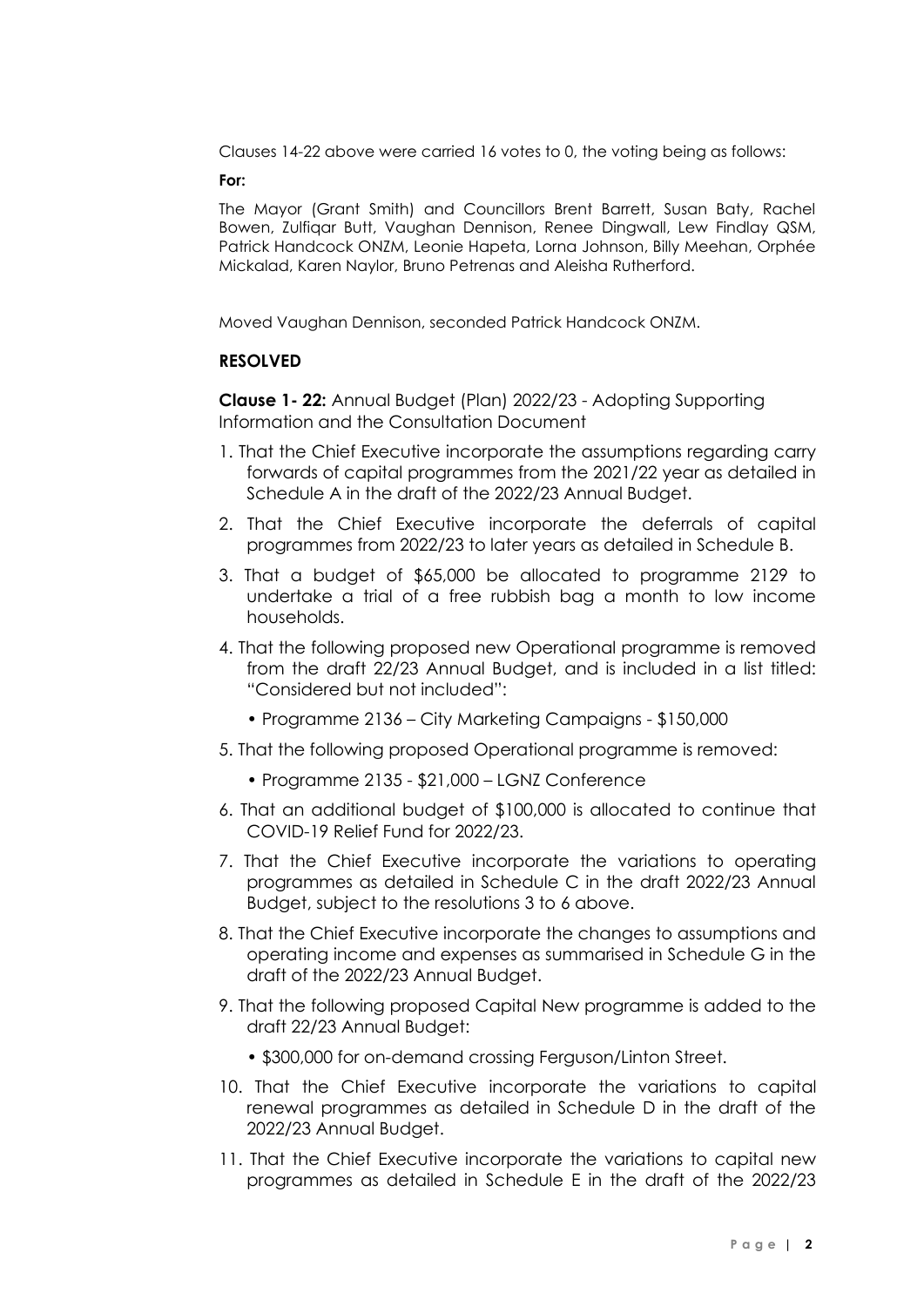Annual Budget, including resolution 9 above.

- 12. That the following programme's funding is reduced:
	- Programme 86 \$103,000 (capital renewal) Furniture replacements – reduce to \$50,000.
- 13. That the following programme's funding is reduced:
	- Programme 2047 \$154,000 (capital new) Furniture transformation – reduce to \$75,000.
- 14. That the Chief Executive incorporate the programmes with no proposed change to the budget shown in year 2 of the 10 year Plan as detailed in Schedule F in the draft of the 2022/23 Annual Budget, incorporating resolutions 12 and 13 above.

**Clause 3-22:** Annual Budget (Plan) 2022/23 - Adopting Supporting Information and the Consultation Document

1. That the Chief Executive incorporate the outcomes from recommendation 1 into the updated versions of the supporting information and consultation document to be presented for adoption at the Council meeting on 16 March 2022.

Clauses 14-22 above were carried 10 votes to 6, the voting being as follows:

#### **For:**

Councillors Brent Barrett, Susan Baty, Rachel Bowen, Zulfiqar Butt, Vaughan Dennison, Renee Dingwall, Patrick Handcock ONZM, Lorna Johnson, Orphée Mickalad and Aleisha Rutherford.

#### **Against:**

The Mayor (Grant Smith) and Councillors Lew Findlay QSM, Leonie Hapeta, Billy Meehan, Karen Naylor and Bruno Petrenas.

# **15-22 Annual Budget (Plan) 2022/23 - Adopting Supporting Information and the Consultation Document**

Memorandum, presented by Cameron Mackay, Acting Chief Financial Officer Steve Paterson, Strategy Manager - Finance.

Councillor Naylor moved an amendment to include the \$ amounts alongside items on page 7 and 8 of the consultation document. This will improve clarity for the reader.

The Mayor thanked the Finance Team for their hard work.

Moved Vaughan Dennison, seconded Grant Smith.

# **RESOLVED**

1.That the Council adopt the Supporting Information (Attachment 1) as the material relied upon to prepare the Consultation Document for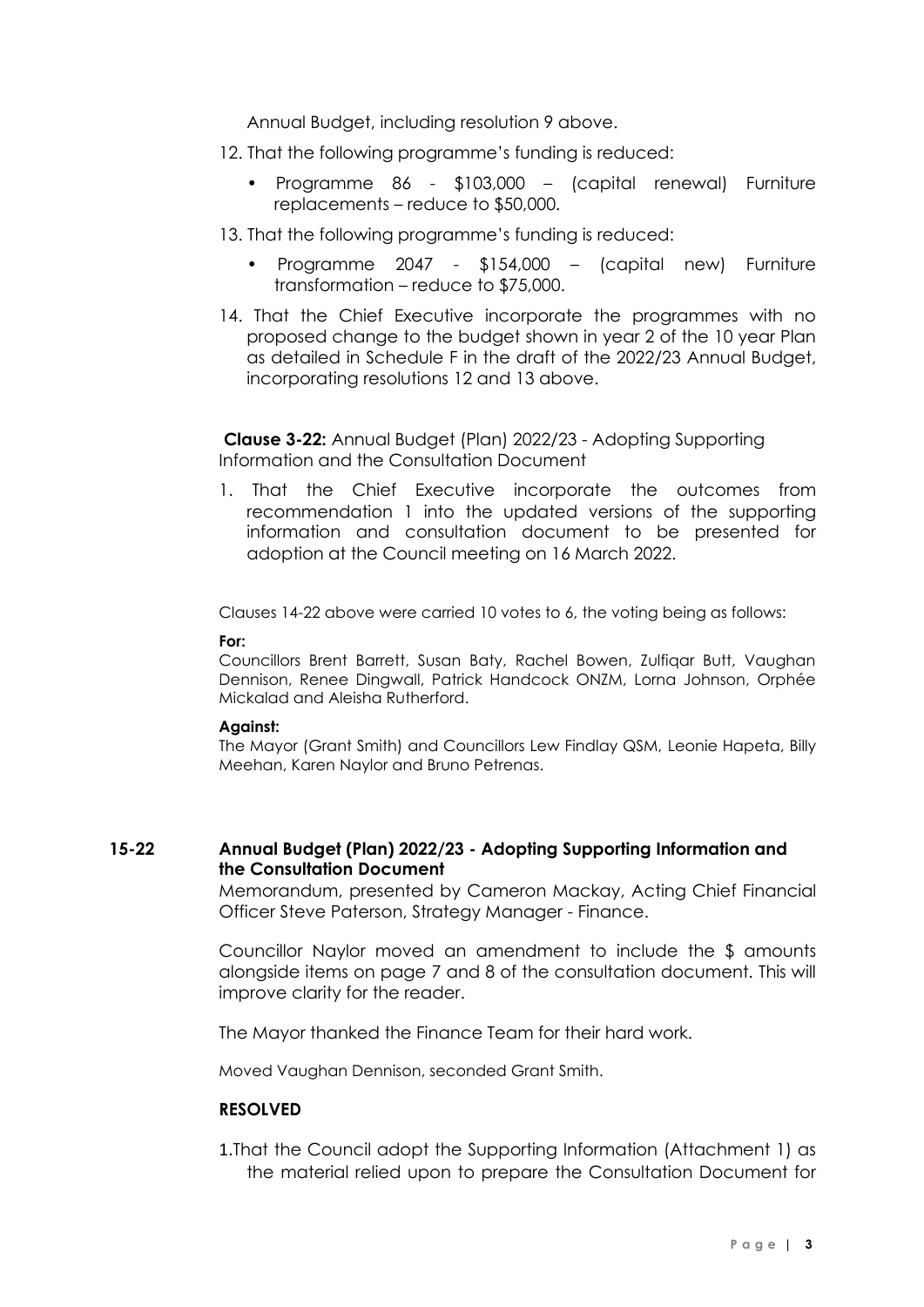the 2022/23 Annual Budget (Plan).

- 2. That the Council adopt the Consultation Document (Attachment 2) for the 2022/23 Annual Budget (Plan) "with \$ amounts included alongside items on pages 7 and 8".
- 3. That the Mayor and Chief Executive be delegated authority to make minor amendments to the Consultation Document prior to publication.

Clauses 15-22 above were carried.

Moved Karen Naylor, seconded Brent Barrett.

**Amendment:** That the words "with \$ amounts included alongside items on pages 7 and 8" be added to the end of recommendation 2.

The amendment above was carried.

# **EXCLUSION OF PUBLIC**

# **16-22 Recommendation to Exclude Public**

Moved Grant Smith, seconded Leonie Hapeta.

# **RESOLVED**

That the public be excluded from the following parts of the proceedings of this meeting listed in the table below.

The general subject of each matter to be considered while the public is excluded, the reason for passing this resolution in relation to each matter, and the specific grounds under Section 48(1) of the Local Government Official Information and Meetings Act 1987 for the passing of this resolution are as follows:

| <b>General subject of each</b><br>matter to be considered |                                                                | <b>Reason for passing</b><br>this resolution in<br>relation to each<br>matter | Ground(s) under<br>Section 48(1) for<br>passing this resolution |
|-----------------------------------------------------------|----------------------------------------------------------------|-------------------------------------------------------------------------------|-----------------------------------------------------------------|
| 7.                                                        | Selecting Consultant for<br>Chief Executive<br>Recruitment     | <b>Third Party</b><br>Commercial                                              | $s7(2)$ (b)(ii)                                                 |
| 8.                                                        | Part IIB - Confirmation of<br>Part IIB Minutes 2 March<br>2022 | <b>Negotiations</b>                                                           | s7(2)(i)                                                        |
| 9.                                                        | Part IIB - Appointment<br>of Acting Chief<br>Executive         | Privacy                                                                       | s7(2)(a)                                                        |